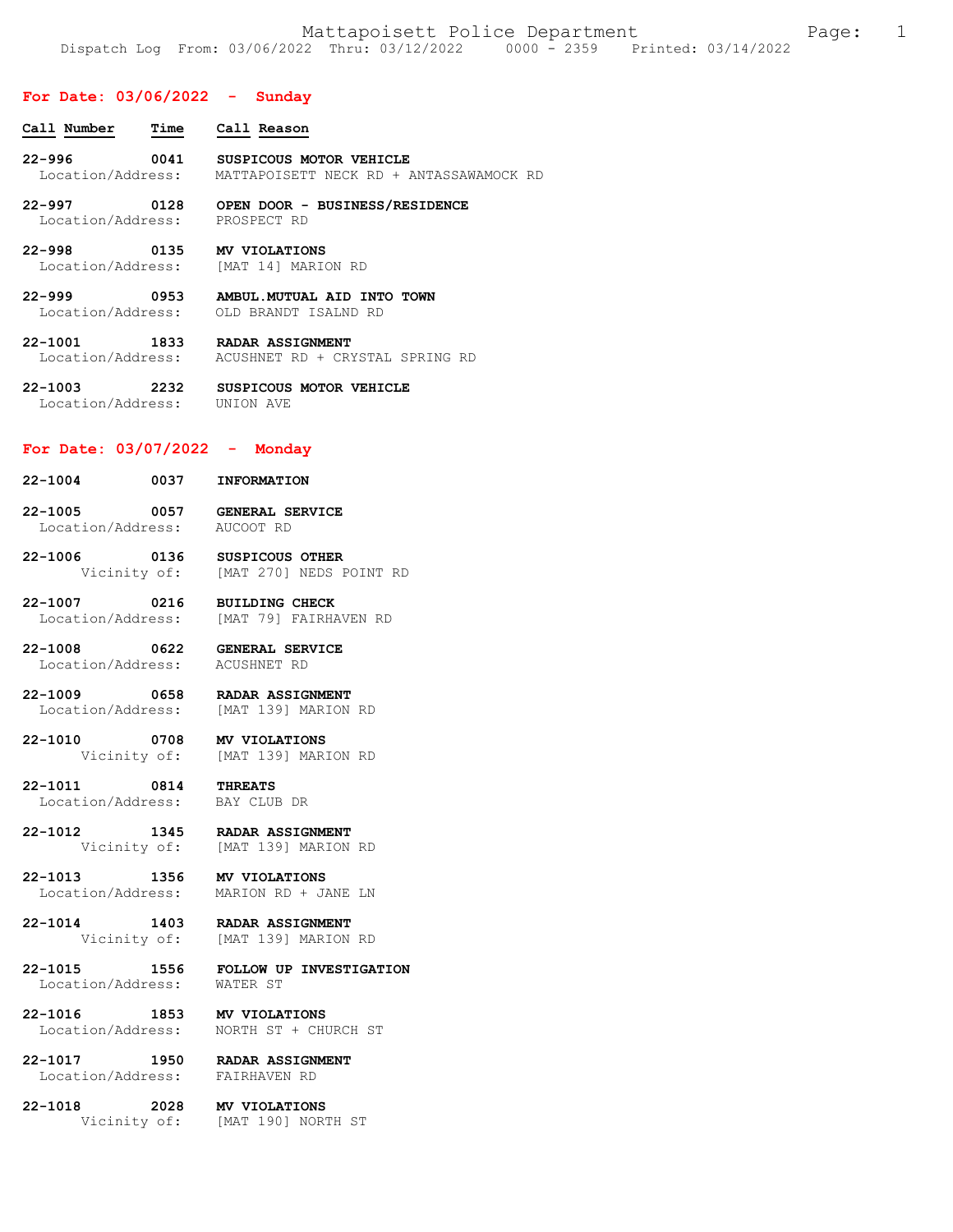# **22-1019 2100 RADAR ASSIGNMENT**

Location/Address: NEDS POINT RD

#### **For Date: 03/08/2022 - Tuesday**

- **22-1020 0010 911 CALL**  Vicinity of:
- **22-1021 0034 ALARM MEDICAL**  Vicinity of: AUCOOT RD
- **22-1022 0315 BUILDING CHECK**  [MAT 142] NORTH ST
- **22-1023 0655 RADAR ASSIGNMENT**  [MAT 139] MARION RD
- **22-1024 1159 ANIMAL CONTROL**  Location/Address:
- **22-1025 1230 MV VIOLATIONS**  [MAT 248] BRANDT ISLAND RD
- **22-1026 1259 MV VIOLATIONS**  Location/Address: NORTH ST + SUMMER ST
- **22-1027 1436 GENERAL SERVICE**  Location/Address:
- **22-1028 1511 MV VIOLATIONS**  Location/Address:
	-
- **22-1029 1558 BE ON THE LOOK OUT**  Location: [FAI] FAIRHAVEN
- **22-1030 1628 ANIMAL CONTROL**  Location/Address:
- **22-1031 1845 ALARM FIRE**  Location/Address:
- **22-1033 1954 BE ON THE LOOK OUT**  Location: [MID] MIDDLEBORO PD

# **For Date: 03/09/2022 - Wednesday**

**22-1034 0100 MV VIOLATIONS**  Vicinity of: NORTH ST + LEBARON WAY

- **22-1035 0631 MV VIOLATIONS**  Location/Address: INDUSTRIAL DR
- **22-1037 0935 SUSPICOUS MOTOR VEHICLE**  Location/Address:
- **22-1039 1026 MV VIOLATIONS**  [MAT 163] COUNTY RD
- **22-1040 1047 ANIMAL CONTROL**  Location/Address:
- **22-1042 1421 SUSPICIOUS PERSONS**  Location/Address: ACUSHNET RD
- **22-1044 1810 MV GENERAL**  Location/Address:
- **22-1045 1842 SAFETY/ROAD HAZARD**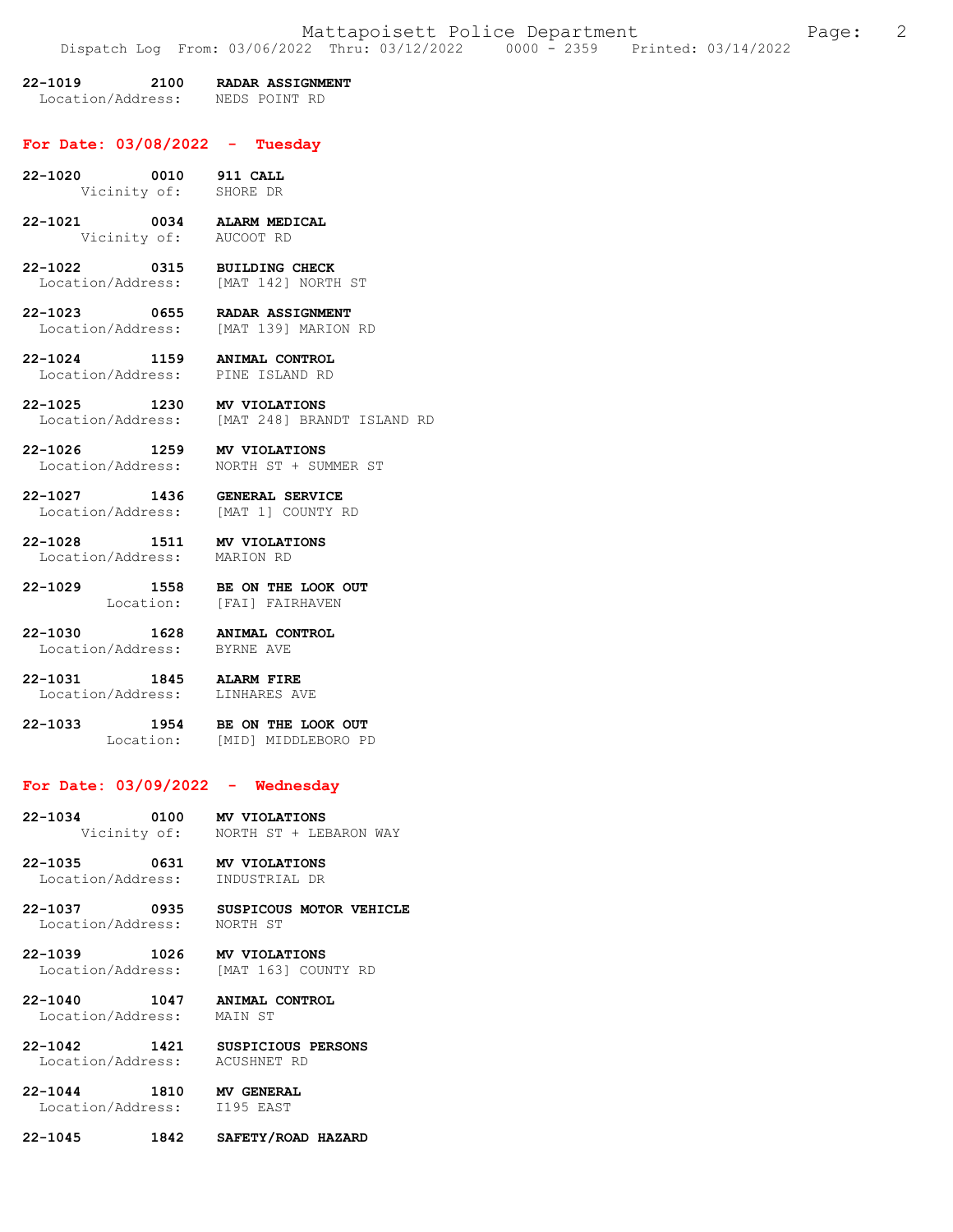#### Location: MATTAPOISETT

- **22-1046 1858 MV GENERAL**  Location/Address:
- **22-1047 1912 FIRE, OTHER**  Location/Address: I195 EAST
- **22-1048 2053 MV VIOLATIONS**  [MAT 57] COUNTY RD
- **22-1049 2118 MV VIOLATIONS**  Location/Address: [MAT 142] NORTH ST
- **22-1050 2329 ALARM, BURGLAR**  Location/Address: [MAT YARD] COUNTY RD

#### **For Date: 03/10/2022 - Thursday**

- **22-1051 0246 BUILDING CHECK**  Location/Address: [MAT 112] COUNTY RD
- **22-1052 0328 BUILDING CHECK**  Location/Address: [MAT 79] FAIRHAVEN RD
- **22-1053 0642 MV GENERAL**  Location/Address: ANGELICA AVE
- **22-1054 0659 RADAR ASSIGNMENT**  Location/Address: [MAT 139] MARION RD
- **22-1058 1352 FOLLOW UP INVESTIGATION**  Location/Address:
- **22-1059 1403 RADAR ASSIGNMENT**  Vicinity of: [MAT 139] MARION RD
- **22-1060 1413 BE ON THE LOOK OUT**  Location: DARTMOUTH PD
- **22-1061 1432 MV GENERAL**  Location/Address: [MAT 1] COUNTY RD
- **22-1063 1832 ALARM, BURGLAR**  MATTAPOISETT NECK RD
- **22-1064 2042 BE ON THE LOOK OUT**  Location: [OT] WAREHAM
- **22-1065 2253 911 CALL**  Location/Address:
	-

## **For Date: 03/11/2022 - Friday**

- **22-1066 0221 MV GENERAL**  Location/Address:
- 22-1067 0254 BUILDING CHECK<br>Location/Address: [MAT 185] MARION RD Location/Address:
- **22-1068 0704 RADAR ASSIGNMENT**  Location/Address: [MAT 139] MARION RD
- **22-1069 0848 MV VIOLATIONS**  Location/Address:

- Location/Address: [MAT 139] MARION RD
- **22-1070 1116 258E Harassment Service**